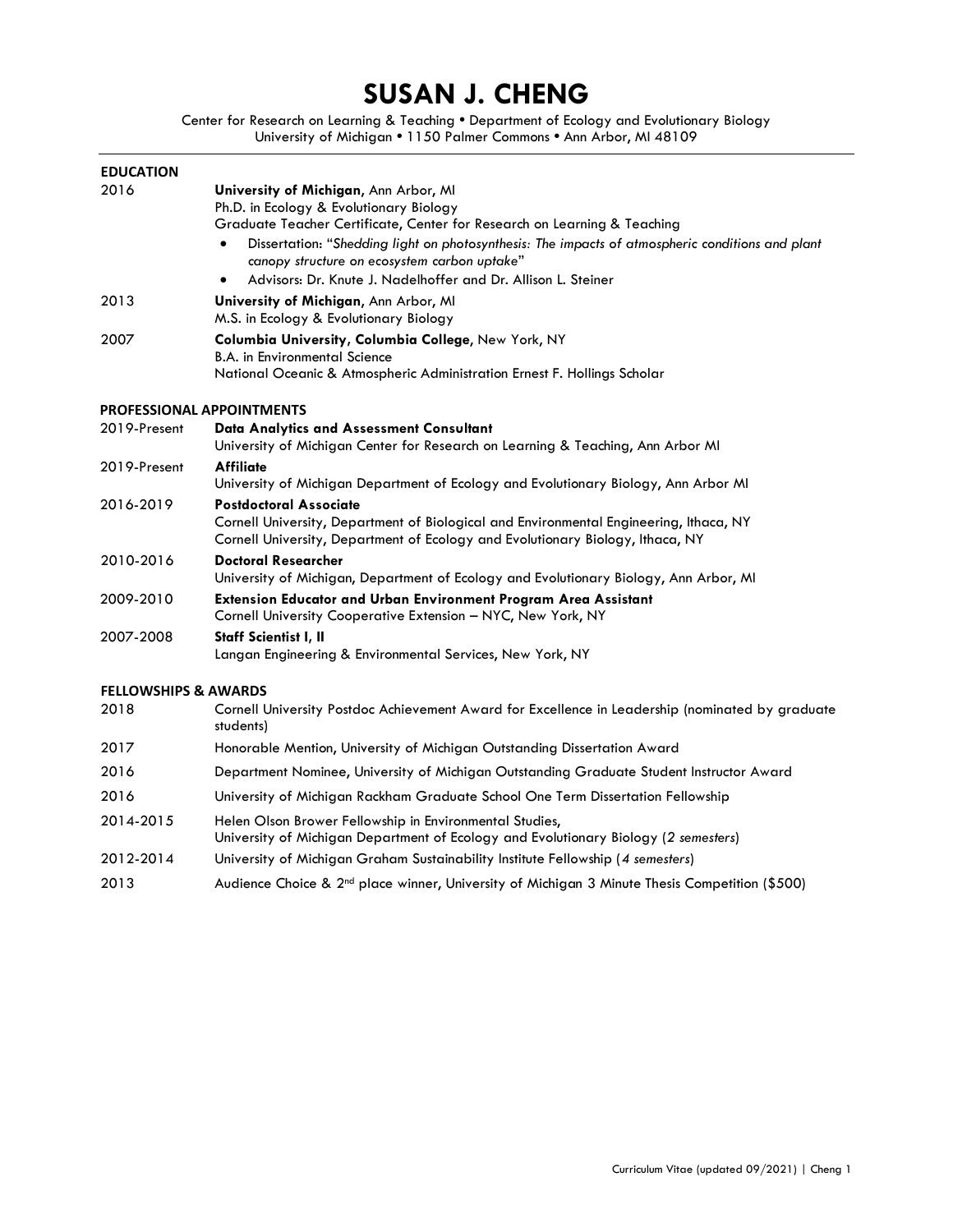## **PUBLICATIONS**

**Peer-reviewed Publications** (\* denotes undergraduate author)

- 2021 McCullagh EA, Bernardi F, Malta M, Nowak K, Marklein AR, Van Horne K, Clark TL, **Cheng SJ**, Zaringhalam M, Edwards LL. "Assessing gage: an online tool for improving gender visibility in STEMM." *FACETS*, 6: 1601-1609. doi: [10.1139/facets-2021-0033](https://doi.org/10.1139/facets-2021-0033)
- 2021 **Cheng SJ**, Mourad T, Goldberg DE, Middendorf G., Prevost LB, McKay TA. "Harnessing data for inclusive ecology education: Perspectives on building programs to move the discipline toward systemic change." *The Bulletin of the Ecological Society of America*, 102(2), e01842. doi: 10.1002/bes2.1842
- 2021 Graham EB, Averill C, Bond-Lamberty B, Knelman JE, Krause S, Peralta AL, Shade A, Smith AP, **Cheng SJ**, Fanin N, Freund C, Garcia PE, Gibbons SM, Van Goethem MW, Ben Guebila M, Kemppinen J, Nowicki R, Pausas JG, Reed S, Rocca J, Sengupta A, Sihi D, Simonin M, Slowinski M, Spawn S, Sutherland I, Tonkin J, Wisnoski N, Zipper SC, Contributor Consortium. "Towards a unifying framework of disturbance ecology through crowdsourced science." *Frontiers in Ecology and Evolution*, 9:588940. doi: 10.3389/fevo.2021.588940
- 2019 Duffy MA, Hammond JW, **Cheng SJ. "**Preaching to the choir or composing new verses? Toward a writerly climate literacy in introductory undergraduate biology." *Ecology and Evolu*tion*,* 9: 12360-12373. doi: [10.1002/ece3.5736](https://doi.org/10.1002/ece3.5736)
- 2019 Zhu P\*, **Cheng SJ**, Butterfield Z, Keppel-Aleks G, Steiner AL. "The global influence of cloud optical thickness on terrestrial carbon uptake." *Earth Interactions*, 23(6): 1-22. doi: [10.1175/EI-D-17-0035.1](https://doi.org/10.1175/EI-D-17-0035.1)
- 2019 **Cheng SJ,** Hess P, Wieder WR, Thomas RQ, Nadelhoffer KJ, Vira J, Lombardozzi DL, Gundersen P, Fernandez IJ, Schleppi P, Gruselle MC, Moldan F, Goodale CL. "Decadal impacts of nitrogen additions on temperate forest carbon sinks: A data-model comparison." *Biogeosciences*, 16: 2771- 2793*.* doi: 10.5194/bg-16-2771-2019
- 2019 Wieder WR, Lawrence DM, Fisher RA, Bonan GB, **Cheng SJ**, Goodale CL, Koven CD, Lombardozzi DL, Oleson KW, Thomas RQ. "Beyond static benchmarking: Using experimental manipulations to evaluate land model assumptions." *Global Biogeochemical Cycles*, 33: 1289-1309. doi: [10.1029/2018GB006141](https://doi.org/10.1029/2018GB006141)
- 2018 Lombardozzi D, Smith NG, **Cheng SJ,** Dukes JS, Sharkey TD, Rogers A, Fisher RA, Bonan G. "Triose phosphate limitation in photosynthesis models reduces leaf photosynthesis and global terrestrial carbon storage." *Environmental Research Letters*, 13: 074025. doi: 10.1088/1748-9326/aacf68
- 2016 **Cheng SJ**, Steiner AL, Hollinger DY, Bohrer G, Nadelhoffer KJ. "Using satellite-derived optical thickness to assess the influence of clouds on terrestrial carbon uptake." *Journal of Geophysical Research: Biogeosciences*, 121: 1747-1761. doi: [10.1002/2016JG003365](http://www.onlinelibrary.wiley.com/doi/10.1002/2016JG003365/abstract)
- 2015 Bryan AM, **Cheng SJ**, Ashworth K, Guenther AB, Hardiman BS, Bohrer G, Steiner AL. "Forestatmosphere BVOC exchange in diverse and structurally complex canopies: 1-D modeling of a midsuccessional forest in northern Michigan." *Atmospheric Environment*, 120: 217-226. doi: [10.1016/j.atmosenv.2015.08.094](http://dx.doi.org/10.1016/j.atmosenv.2015.08.094)
- 2015 **Cheng SJ**, Bohrer G, Steiner AL, Hollinger DY, Suyker A, Phillips RP, Nadelhoffer KJ. "Variations in the influence of diffuse light on gross primary productivity in temperate ecosystems." *Agricultural & Forest Meteorology*, 201: 98-110. doi[: 10.1016/j.agrformet.2014.11.002](http://dx.doi.org/10.1016/j.agrformet.2014.11.002)
- 2013 Steiner AL, Mermelstein D\*, **Cheng SJ**, Twine TE, Oliphant A. "Observed impact of atmospheric aerosols on the surface energy budget." *Earth Interactions,* 17: 1–22. doi: [10.1175/2013EI000523.1](http://dx.doi.org/10.1175/2013EI000523.1)

**Manuscripts in advanced stages** (draft available upon request)

- *in press* Bennett H, **Cheng SJ**, Kessenich P, Lande E, LaRose P.G. "Increasing inclusion in large enrollment, uniform math courses: Instructor training and course assessment." *Mathematical Association of America Notes*.
- *in revision* Kyker-Snowman E, Lombardozzi DL, Bonan GB, **Cheng SJ**, Dukes JS, Frey SD, Jacobs EM, Rady JM, Smith NG, Thomas RQ, Wieder, WW, Grandy AS. "Increasing the spatial and temporal impact of ecological research: A roadmap for integrating a novel terrestrial process into an Earth system model." *Global Change Biology*.
- *submitted* Nguyen KH, Akiona A, Chang C, Chaudhary VB, **Cheng SJ**, Johnson S, Kahanamoku SS, Lee A, de Leon Sanchez EE, Segui LM, Tanner RL. "Who are we? Highlighting nuances in Asian American experiences in ecology and evolutionary biology." *Bulletin of the Ecological Society of America*.

**Public Writing**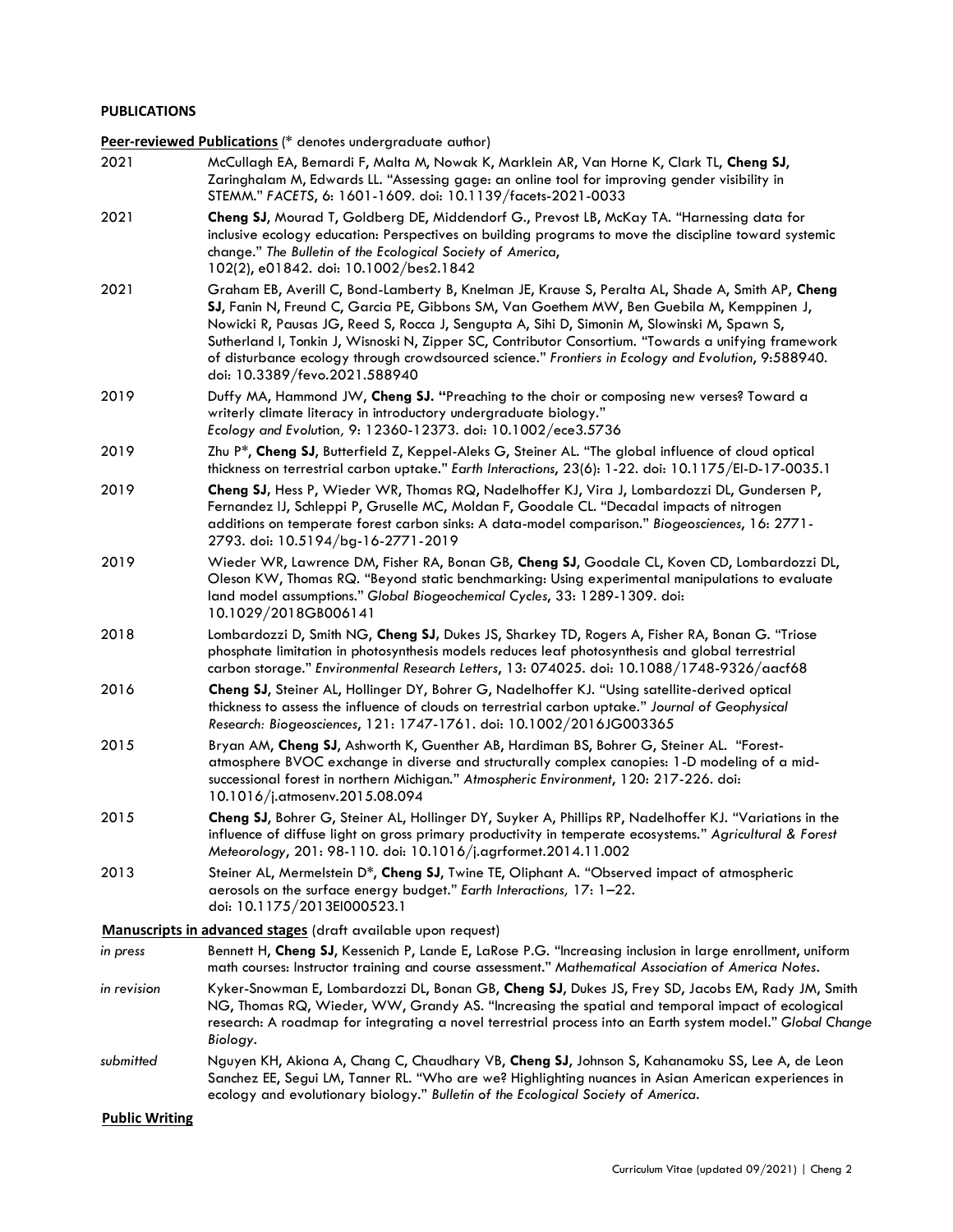| 2021                 | Cheng SJ, Zaringhalam M, Carvalho APS, Barnes RT, Goldman G, Simonis JL, Creary M., Bodison SC,<br>Bohon W, Chakraborty P, Edwards L, Leath S, Marklein AR, Williams NA, Ramirez KS, Zelikova J,<br>Caballero-Gill RP, Guatame-Garcia A, Sanchez-Rios A, Porras AM. "A call to action for more socially just<br>publishing." Inside Higher Ed. Sep 9. <https: 09="" 2021="" advice="" call-action-<br="" www.insidehighered.com="">more-socially-just-publishing-opinion&gt;</https:> |
|----------------------|---------------------------------------------------------------------------------------------------------------------------------------------------------------------------------------------------------------------------------------------------------------------------------------------------------------------------------------------------------------------------------------------------------------------------------------------------------------------------------------|
| 2021                 | 500 Women Scientists, Wagner K, McCullagh E, Dapkey T, Qaiser F, Williams N, Cheng SJ. "Academic<br>institutions must do better to protect caregivers this fall." Scientific American. Aug 18.<br><https: academic-institutions-must-do-better-to-protect-caregivers-<br="" article="" www.scientificamerican.com="">this-fall<math>/</math></https:>                                                                                                                                 |
| 2020                 | Levy C, Cheng SJ, Bear Don't Walk R, Zelikova J. "Our only home: Mapping a more socially just Earth<br>Day." BitchMedia. Jun 11. <https: article="" mapping-the-sustainable-future-earth-<br="" www.bitchmedia.org="">day&gt;</https:>                                                                                                                                                                                                                                                |
| 2019                 | Ramirez KS, Cheng SJ, Carvalho APS. "Move science forward: Join the conversation on diversity and<br>inclusion." Relational Thinking, the blog for People and Nature (journal published by the British Ecological<br>Society). Mar 8. < https://relationalthinkingblog.<br>com/2019/03/08/move-science-forward-join-the-conversation-on-diversity-and-inclusion/>                                                                                                                     |
| 2019                 | 500 Women Scientists, Lipps J, Zelikova J, Goldman G, Bradley-Cook J, Cheng SJ, Johnson C. "The Green<br>New Deal is a vision for inclusive climate change solutions." Scientific American. Feb 25.<br><https: <br="" blogs.scientificamerican.com="" observations="">scientists-must-speak-up-for-the-green-new-deal/&gt;</https:>                                                                                                                                                   |
| 2018                 | Cheng SJ, Smith NG, Marklein AR. "Modeling global change ecology in a high-carbon dioxide world." Eos,<br>99. doi: 10.1029/2018EO094731.                                                                                                                                                                                                                                                                                                                                              |
| 2017                 | Cheng SJ. "How I'm standing up for science." Science 355 (6327), 878.<br>doi: 10.1126/science.355.6327.878. (Cited in Slate and the Canadian Journal of Physics.)                                                                                                                                                                                                                                                                                                                     |
|                      | <b>GRANTS</b> (\$35,106 awarded to date)                                                                                                                                                                                                                                                                                                                                                                                                                                              |
| 2020                 | Diversity, Democracy and Structural Racism Grant, University of Michigan Office of Diversity, Equity, &<br>Inclusion (co-author, \$4,000)                                                                                                                                                                                                                                                                                                                                             |
| 2016                 | Faculty Communities for Inclusive Teaching Grant, University of Michigan Center for<br>Research on Learning and Teaching (\$1,000)                                                                                                                                                                                                                                                                                                                                                    |
| 2013-2014            | Marian and David Gates Graduate Fund, University of Michigan Biological Station (\$4,217)                                                                                                                                                                                                                                                                                                                                                                                             |
| 2013                 | Graduate Student Grant, Michigan Space Grant Consortium (\$5,000)                                                                                                                                                                                                                                                                                                                                                                                                                     |
| 2013                 | Ecology and Evolutionary Biology Department Block Grant, University of Michigan (\$677)                                                                                                                                                                                                                                                                                                                                                                                               |
| 2012                 | Stable Isotope Biogeochemistry/Ecology Course Scholarship, University of Utah (\$3,500)                                                                                                                                                                                                                                                                                                                                                                                               |
| 2012                 | Rackham Graduate Student Research Grant, University of Michigan (\$1,500)                                                                                                                                                                                                                                                                                                                                                                                                             |
| 2012                 | Ecology and Evolutionary Biology Department Block Grant, University of Michigan (\$518)                                                                                                                                                                                                                                                                                                                                                                                               |
| 2012                 | Dr. Ralph E. Bennett Endowment Fund, University of Michigan Biological Station (\$3,472)                                                                                                                                                                                                                                                                                                                                                                                              |
| 2011                 | Spring/Summer Research Grant, University of Michigan (\$6,000)                                                                                                                                                                                                                                                                                                                                                                                                                        |
| 2011                 | Ecology and Evolutionary Biology Department Block Grant, University of Michigan (\$1,984)                                                                                                                                                                                                                                                                                                                                                                                             |
| 2011                 | Henry A. Gleason Fellowship, University of Michigan Biological Station (\$3,238)                                                                                                                                                                                                                                                                                                                                                                                                      |
| <b>INVITED TALKS</b> |                                                                                                                                                                                                                                                                                                                                                                                                                                                                                       |
| 2021                 | "Growing connections: Using equity frameworks and inclusive teaching to support biology students."<br>Genetics Society of America's Bridging Research and Education Workshop (BREW), 7 June, virtually<br>held.                                                                                                                                                                                                                                                                       |
| 2021                 | "Promoting equity in STEM education across scales." Biology Department Seminar Series. Virginia<br>Commonwealth University, 12 April, virtually held.                                                                                                                                                                                                                                                                                                                                 |
| 2020                 | "Learning from classroom data: Critical frameworks for advancing equity, inclusion, and social justice in                                                                                                                                                                                                                                                                                                                                                                             |

science education." Ecological Society of America Annual Meeting, 4 August, virtually held. 2020 "'Equity' and 'inclusion' revisited". Sloan Equity and Inclusion in STEM Introductory Courses (SEISMIC) Summer Meeting Part 1, 19 June, virtually held.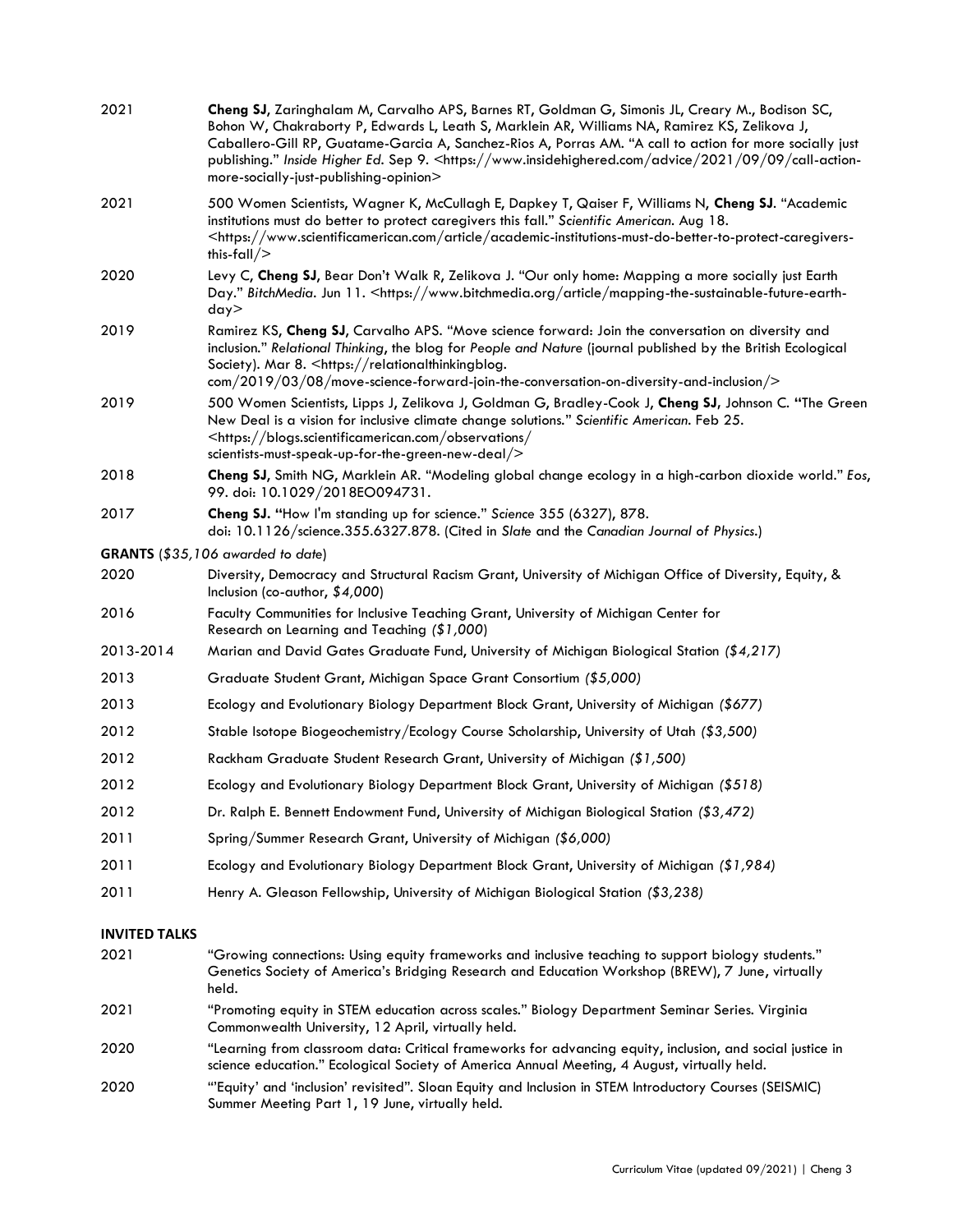- 2018 "Evaluating impacts of short and long-term fates of nitrogen additions on modeled forest carbon pools." American Geophysical Union Fall Meeting, 12 December, Washington, D.C.
- 2018 "Seeing carbon cycling in a new light: Exploring the impacts of plants on Earth's climate." Vassar College, 12 November, Poughkeepsie, NY.
- 2018 "Impacts of atmospheric change on forest carbon and nitrogen cycling." Joint Global Change Research Institute, 23 January, College Park, MD.
- 2017 "Modeling the N cycle: Patterns and surprises in Earth system modeling." Biogeochemistry and Environmental Sciences and Sustainability Seminar Series, Cornell University, 13 October, Ithaca, NY.
- 2017 "Shedding light on photosynthesis: Interactive impacts of clouds and plants on climate." St. Mary's College of Maryland, 7 April, St. Mary's City, MD.

**CONFERENCE PRESENTATIONS AND POSTERS** (1<sup>st</sup> author is presenter unless noted with \*; undergrad)

- 2021 Hammond JW\*, Brownell SE, Byrd CW, **Cheng SJ\***, Kedharnath NA, McKay TA. "Transforming (inter)institutional STEM infrastructures: Lessons from the SEISMIC project on designing for equity and inclusion at scale." Transforming Institutions 2021 Virtual Conference.
- 2019 Goodale CL, **Cheng SJ**, Martinez CE. "Decadal redistribution of a 15N tracer in a mixed deciduous forest." European Geophysical Union General Assembly, Vienna, Austria.
- 2019 Steiner AL, **Cheng SJ**, Wozniak M. "Whither diffuse? Synthesizing the influence of diffuse light on the biosphere." American Meteorological Society Annual Meeting, 6-10 January, Phoenix, AZ.
- 2018 **Cheng SJ**, Hammond JW, Duffy MA. "Climate literacy on the move: Understanding shifts in student perceptions of the causes, impacts, and solutions to climate change." American Geophysical Union Fall Meeting, 10-14 December, Washington, D.C.
- 2017 Lombardozzi D, Smith NG, **Cheng SJ**, Bonan GB, Dukes JS, Fisher R, Sharkey TD, Rogers A. "The impact of including export limitation in photosynthetic models from leaf to global scales." American Geophysical Union Fall Meeting, 11-15 December, New Orleans, LA.
- 2017 **Cheng SJ**, Lombardozzi D, Hess P, Goodale CL. "Foliar uptake of nitrogen deposition: Impacts on Earth system model estimates of terrestrial carbon cycling." Ecological Society of America Annual Meeting, 6- 11 August, Portland, OR.
- 2017 Thomas RQ, **Cheng SJ**, Smith NG, Wieder WR. "Evaluating the present and future of ecology in Earth system models." Ecological Society of America Annual Meeting, 6-11 August, Portland, OR.
- 2017 **Cheng SJ** and Hammond JW. "What motivates student engagement in specialized science classes? A case study with an undergraduate environmental biology course." Teaching as Research National Conference, 6 June, Ithaca, NY.
- 2016 **Cheng SJ**, Zhu P\*, Keppel-Aleks G, Butterfield Z, Steiner AL. "The global influence of cloud optical thickness on terrestrial carbon uptake." American Geophysical Union Fall Meeting, 12-16 December, San Francisco, CA.
- 2015 **Cheng SJ**, Thomas RQ, Wilkening JV, Curtis PS, Sharkey TD, Nadelhoffer KJ. "Testing Earth system model assumptions of photosynthetic parameters with *in situ* leaf measurements from a temperate zone forest." American Geophysical Union Fall Meeting, 14-18 December, San Francisco, CA.
- 2014 **Cheng SJ**, Steiner AL, Nadelhoffer, KJ. "Influence of cloud optical thickness on surface diffuse light and carbon uptake in forests and croplands." American Geophysical Union Fall Meeting, 15-19 December, San Francisco, CA.
- 2014 Gough CM, **Cheng SJ,** Hardiman BS, Curtis PS, Bohrer G, Vogel CS, Nadelhoffer KJ, Morin T. "Ecological and environmental controls over fifteen-year forest net ecosystem production at the University of Michigan Biological Station." American Geophysical Union Fall Meeting, 15-19 December, San Francisco, CA.
- 2010 Moskell C, Broussard-Allred S, Loria K, Lambert V, Brooks L, **Cheng S**, Ferenz G, Kudryavtsev A. "Residents' attitudes toward street trees and trees in parks in New York City." North American Association for Environmental Education Meeting, September 28-October 2, Buffalo-Niagara, NY.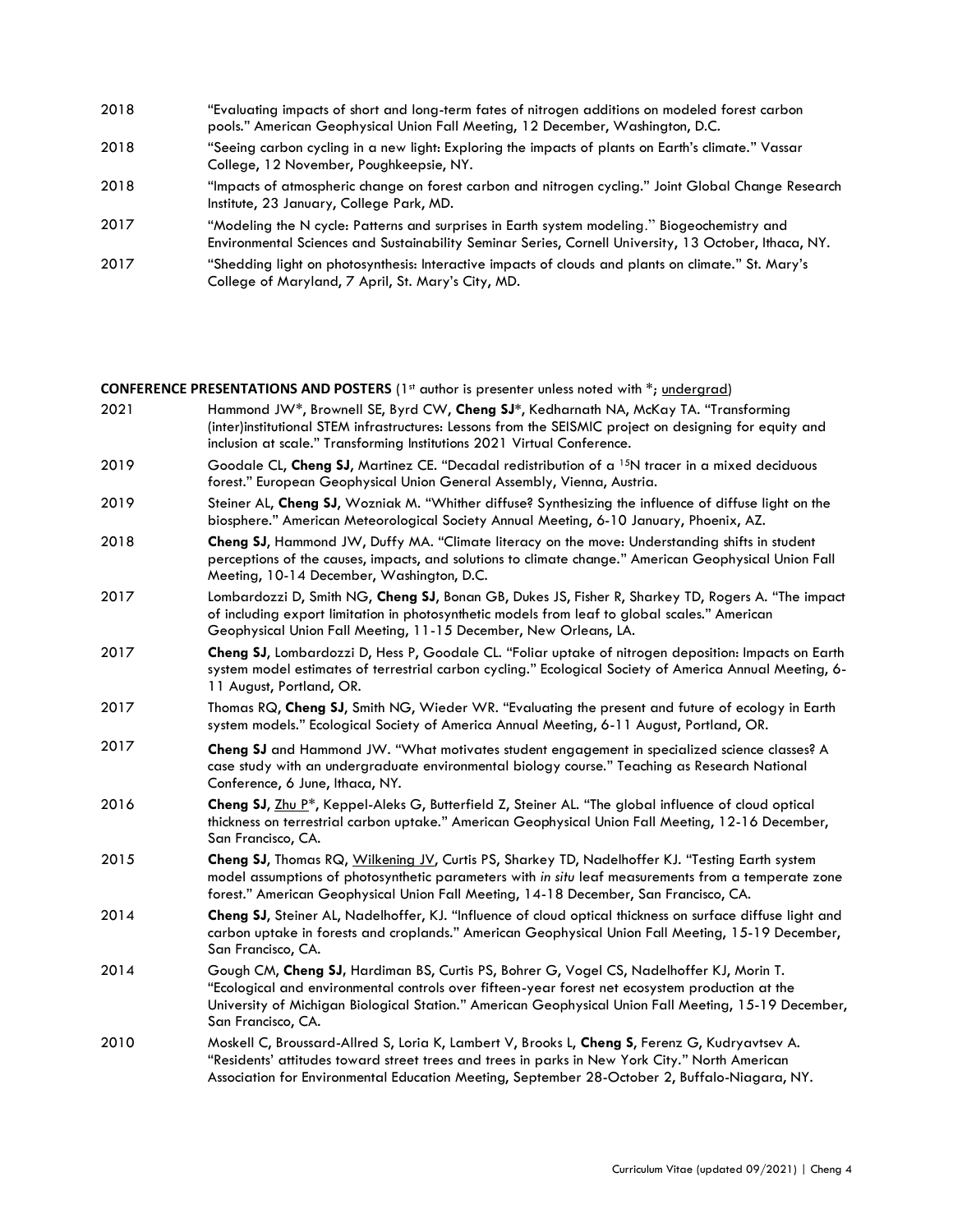## **PROFESSIONAL SERVICE**

| 2021-Present | Springer Nature US Research Advisory Council Member                                                                                                                                                                                                  |
|--------------|------------------------------------------------------------------------------------------------------------------------------------------------------------------------------------------------------------------------------------------------------|
| 2021-Present | 500 Women Scientists Advisory Board Co-chair                                                                                                                                                                                                         |
| 2020-Present | Constructs Working Group Co-chair for the Sloan Equity and Inclusion in STEM Introductory Courses<br>(SEISMIC) project                                                                                                                               |
| 2019-Present | American Geophysical Union Education Section Leadership Committee Member                                                                                                                                                                             |
| 2016-Present | Invited Journal Reviewer, including for Agricultural & Forest Meteorology, Biogeosciences, Ecology and<br>Evolution, Journal of Geophysical Research: Atmospheres, Journal of Geophysical Research:<br>Biogeosciences, Trends in Ecology & Evolution |
| 2018-2020    | 500 Women Scientists Director of the Fellowship for the Future                                                                                                                                                                                       |
| 2017-2018    | Earth Science Women's Network "Science-A-Thon" Media Team Member                                                                                                                                                                                     |
| 2015-2019    | American Geophysical Union Publications Committee Member                                                                                                                                                                                             |
| 2017         | Ecological Society of America "Strategies for Education in Ecology, Diversity and Sustainability"<br><b>Meeting Mentor</b>                                                                                                                           |
| 2017         | Session Chair/Moderator, Ecological Society of America Annual Meeting for the session on "Ecology<br>in a $400+$ ppm $CO2$ World: Which Processes Should Rise to the Forefront of Global Change<br>Science?" Portland, OR, August 6-11               |

#### **DEPARTMENT AND UNIVERSITY SERVICE**

| 2017-2019              | <b>Graduate School Diversity Advisory Council Member</b><br>Cornell University                                                                                           |
|------------------------|--------------------------------------------------------------------------------------------------------------------------------------------------------------------------|
| 2012-2014              | First Year Graduate Student Mentoring Program Coordinator & Mentor<br>Department of Ecology & Evolutionary Biology, University of Michigan                               |
| 2013-2014<br>2012-2013 | <b>Co-Editor-in-Chief &amp; Reviewer</b><br><b>Founding Editorial Board Member &amp; Reviewer</b><br>Michigan Journal of Sustainability, Graham Sustainability Institute |
| 2011-2013              | Undergraduate Affairs and Curriculum Committee Graduate Student Member<br>Department of Ecology and Evolutionary Biology, University of Michigan                         |
| 2016                   | <b>Diversity Reading Group Co-organizer</b><br>Department of Ecology and Evolutionary Biology, University of Michigan                                                    |
| 2015                   | <b>Panel Member</b><br>University of Michigan Diversity Programs                                                                                                         |
| 2013                   | National Science Foundation "Research Experience for Undergraduates" Co-advisor<br>University of Michigan Biological Station                                             |
| 2011                   | <b>BioKIDS Mentor</b><br>University of Michigan BioKIDS Program                                                                                                          |

## **PROFESSIONAL DEVELOPMENT & TRAINING**

| 2018-2019 | Cornell NextGen Professors Program                                                                                                                                             |
|-----------|--------------------------------------------------------------------------------------------------------------------------------------------------------------------------------|
| 2016      | University of Colorado Mountain Research Station Fluxcourse                                                                                                                    |
| 2015      | Michigan State Kellogg Biological Station "Enhancing Linkages between Mathematics & Ecology"<br>course on Maximum Likelihood Analysis in Ecology                               |
| 2014      | National Center for Atmospheric Research Tutorial on the Community Land Model                                                                                                  |
| 2013      | Association of Ecosystem Research Centers Annual Workshop on communicating science to media and<br>decision-makers, co-hosted by the American Institute of Biological Sciences |
| 2012      | University of Utah Stable Isotope Biogeochemistry & Ecology Course (scholarship awarded)                                                                                       |
|           |                                                                                                                                                                                |

## **FORMAL PEDAGOGICAL TRAINING**

2018 **Cornell University Inclusive Teaching Institute**